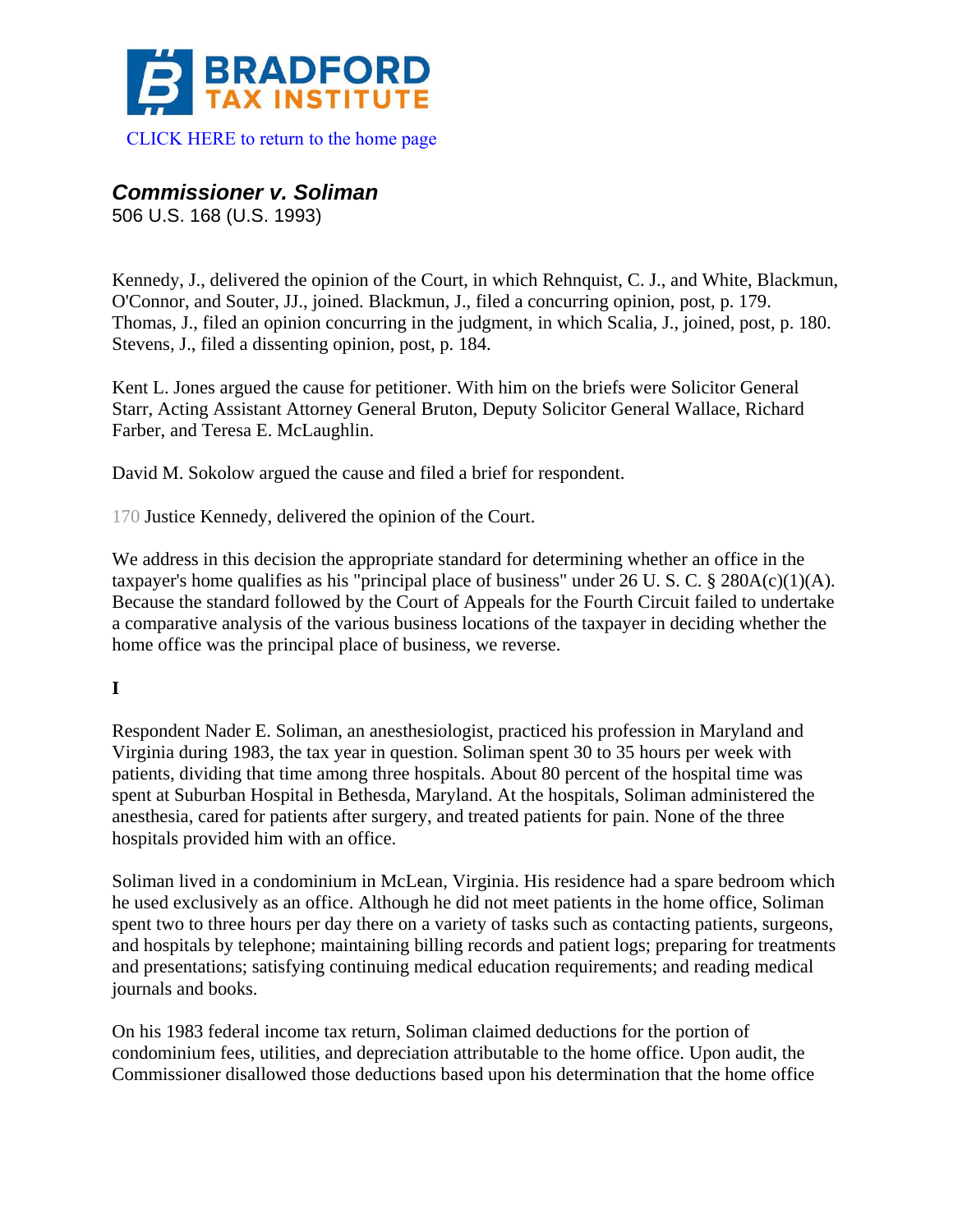was not Soliman's principal place of business. Soliman filed a petition in the Tax Court seeking review of the resulting tax deficiency.

171 The Tax Court, with six of its judges dissenting, ruled that Soliman's home office was his principal place of business. 94 T. C. 20 (1990). After noting that in its earlier decisions it identified the place where services are performed and income is generated in order to determine the principal place of business, the so-called "focal point test," the Tax Court abandoned that test, citing criticism by two Courts of Appeals. Id., at 24-25 (noting Meiers v. Commissioner, 782 F. 2d 75 (CA7 1986); Weissman v. Commissioner, 751 F. 2d 512 (CA2 1984); and Drucker v. Commissioner, 715 F. 2d 67 (CA2 1983)). Under a new test, later summarized and adopted by the Court of Appeals, the Tax Court allowed the deduction. The dissenting opinions criticized the majority for failing to undertake a comparative analysis of Soliman's places of business to establish which one was the principal place. 94 T. C., at 33, 35.

The Commissioner appealed to the Court of Appeals for the Fourth Circuit. A divided panel of that court affirmed. 935 F. 2d 52 (1991). It adopted the test used in the Tax Court and explained it as follows:

"[The] test . . . provides that where management or administrative activities are essential to the taxpayer's trade or business and the only available office space is in the taxpayer's home, the `home office' can be his `principal place of business,' with the existence of the following factors weighing heavily in favor of a finding that the taxpayer's `home office' is his `principal place of business:' (1) the office in the home is essential to the taxpayer's business; (2) he spends a substantial amount of time there; and (3) there is no other location available for performance of the office functions of the business." Id., at 54.

For further support, the Court of Appeals relied upon a proposed IRS regulation related to home office deductions for salespersons. Under the proposed regulation, salespersons 172 would be entitled to home office deductions "even though they spend most of their time on the road as long as they spend `a substantial amount of time on paperwork at home.' "Ibid. (quoting proposed Treas. Reg. § 1.280A-2(b)(3), 45 Fed. Reg. 52399 (1980), as amended, 48 Fed. Reg. 33320 (1983)). While recognizing that the proposed regulation was not binding on it, the court suggested that it "evince<sup>[d]</sup> a policy to allow `home office' deductions for taxpayers who maintain `legitimate' home offices, even if the taxpayer does not spend a majority of his time in the office." 935 F. 2d, at 55. The court concluded that the Tax Court's test would lead to identification of the "true headquarters of the business." Ibid. Like the dissenters in the Tax Court, Judge Phillips in his dissent argued that the plain language of  $\S 280A(c)(1)(A)$  requires a comparative analysis of the places of business to assess which one is principal, an analysis that was not undertaken by the majority. Ibid.

Although other Courts of Appeals have criticized the focal point test, their approaches for determining the principal place of business differ in significant ways from the approach employed by the Court of Appeals in this case, see Pomarantz v. Commissioner, 867 F. 2d 495, 497 (CA9 1988); Meiers v. Commissioner, supra, at 79; Weissman v. Commissioner, supra, at 514-516; Drucker v. Commissioner, supra, at 69. Those other courts undertake a comparative analysis of the functions performed at each location. We granted certiorari to resolve the conflict. 503 U. S. 935 (1992).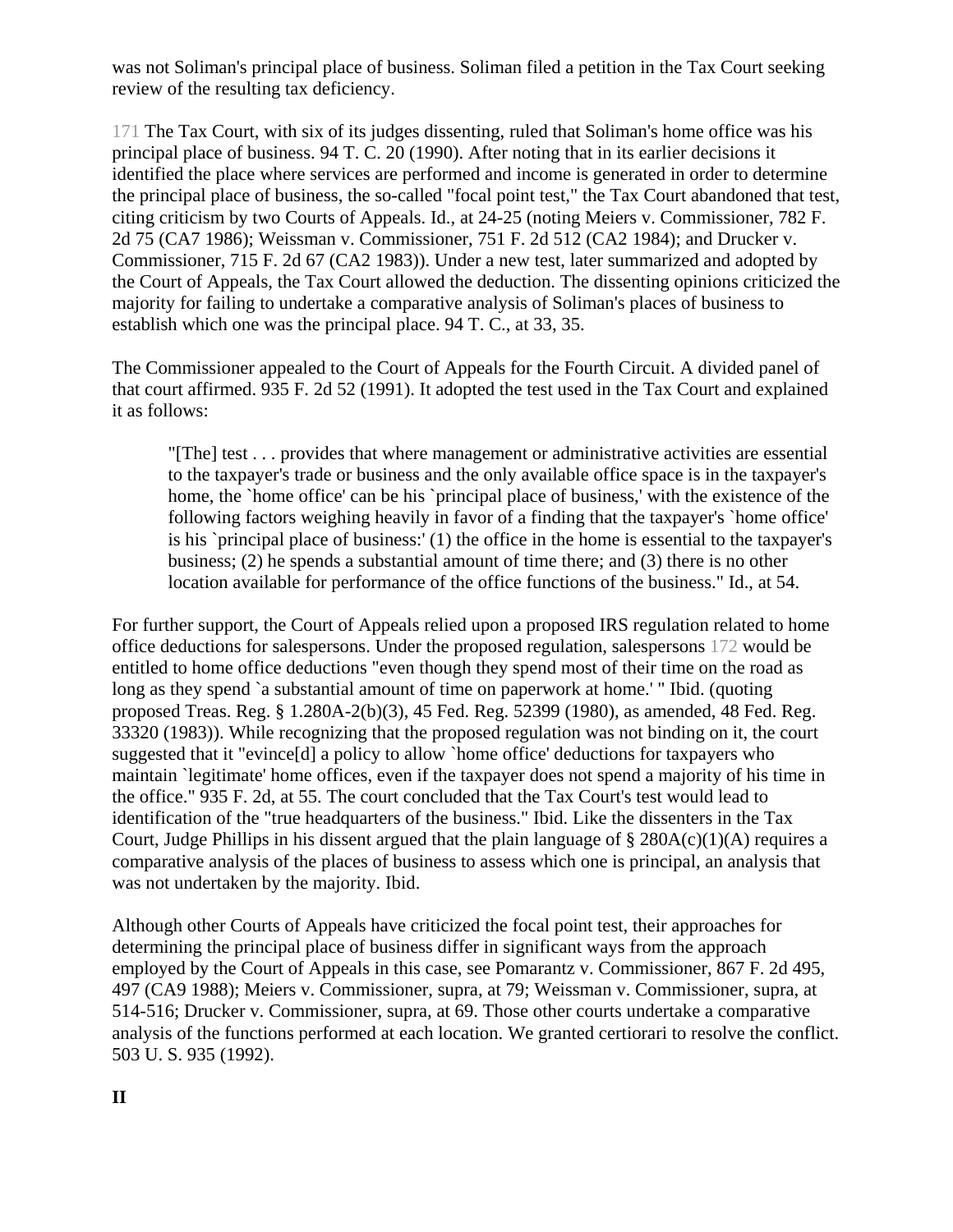Section 162(a) of the Internal Revenue Code allows a taxpayer to deduct "all the ordinary and necessary expenses paid or incurred . . . in carrying on any trade or business." 26 U.S.C. § 162(a). That provision is qualified, however, by various limitations, including one that prohibits otherwise allowable deductions "with respect to the use of a dwelling 173 unit which is used by the taxpayer  $\ldots$  as a residence." § 280A(a). Taxpayers may nonetheless deduct expenses attributable to the business use of their homes if they qualify for one or more of the statute's exceptions to this disallowance. The exception at issue in this case is contained in  $\S 280A(c)(1)$ :

"Subsection (a) shall not apply to any item to the extent such item is allocable to a portion of the dwelling unit which is exclusively used on a regular basis—

"(A) [as] the principal place of business for any trade or business of the taxpayer[,]

"(B) as a place of business which is used by patients, clients, or customers in meeting or dealing with the taxpayer in the normal course of his trade or business, or

"(C) in the case of a separate structure which is not attached to the dwelling unit, in connection with the taxpayer's trade or business.

"In the case of an employee, the preceding sentence shall apply only if the exclusive use referred to in the preceding sentence is for the convenience of his employer." (Emphasis added.)

Congress adopted § 280A as part of the Tax Reform Act of 1976. Pub. L. 94-455, 94th Cong., 2d Sess. Before its adoption, expenses attributable to the business use of a residence were deductible whenever they were "appropriate and helpful" to the taxpayer's business. See, e. g., Newi v. Commissioner, 432 F. 2d 998 (CA2 1970). This generous standard allowed many taxpayers to treat what otherwise would have been nondeductible living and family expenses as business expenses, even though the limited business tasks performed in the dwelling resulted in few, if any, additional or incremental costs to the taxpayer. H. R. Rep. No. 94-658, p. 160 (1975); S. Rep. No. 94-938, p. 147 (1976). Comparing the newly enacted section with the previous one, the apparent purpose of § 280A is to provide a narrower scope for the 174 deduction, but Congress has provided no definition of "principal place of business."

In interpreting the meaning of the words in a revenue Act, we look to the "`ordinary, everyday senses' " of the words. Malat v. Riddell, 383 U. S. 569, 571 (1966) (per curiam) (quoting Crane v. Commissioner, 331 U. S. 1, 6 (1947)). In deciding whether a location is "the principal place of business," the commonsense meaning of "principal" suggests that a comparison of locations must be undertaken. This view is confirmed by the definition of "principal," which means "most important, consequential, or influential." Webster's Third New International Dictionary 1802 (1971). Courts cannot assess whether any one business location is the "most important, consequential, or influential" one without comparing it to all the other places where business is transacted.

Contrary to the Court of Appeals' suggestion, the statute does not allow for a deduction whenever a home office may be characterized as legitimate. See 935 F. 2d, at 55. That approach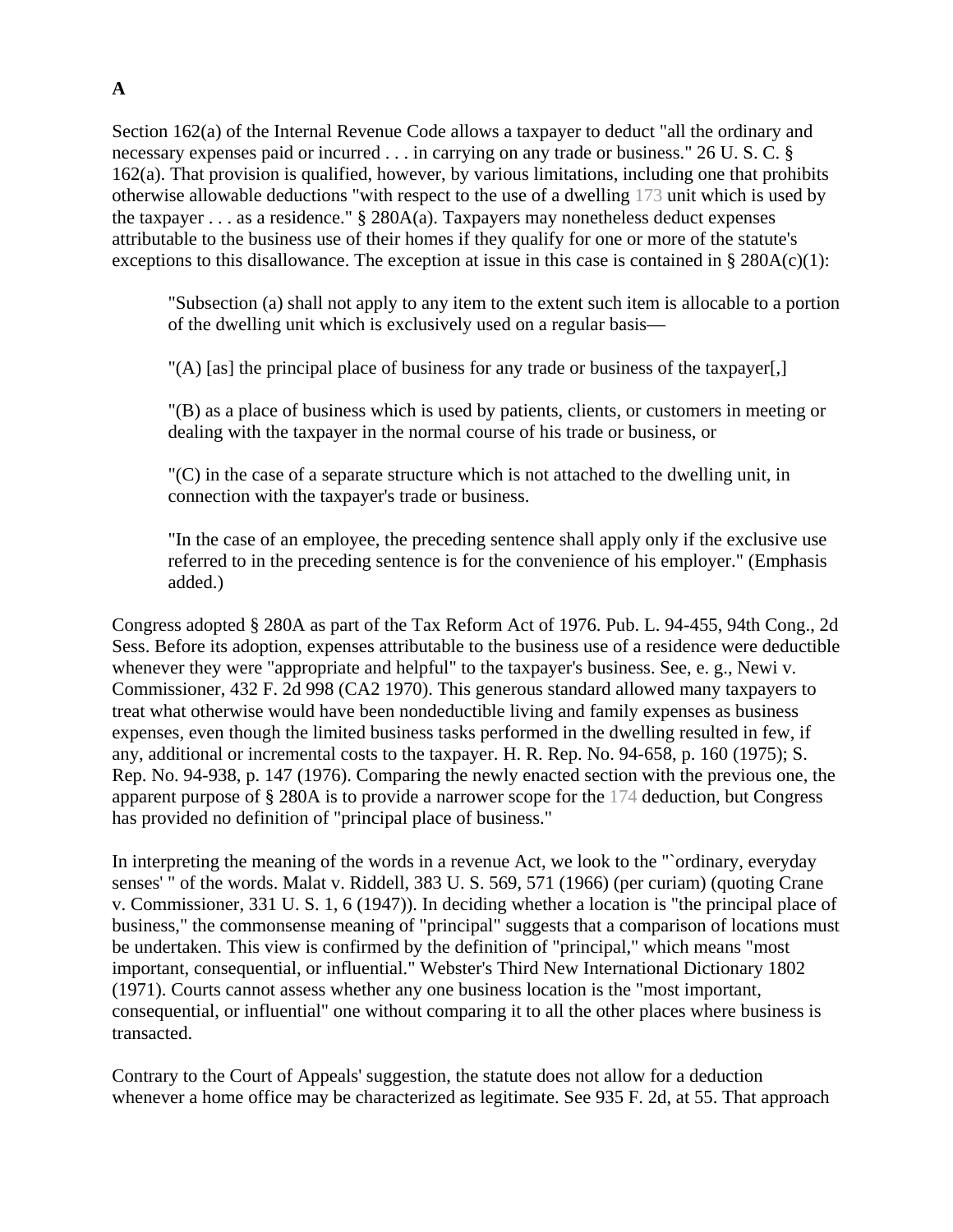is not far removed from the "appropriate and helpful" test that led to the adoption of § 280A. Under the Court of Appeals' test, a home office may qualify as the principal place of business whenever the office is essential to the taxpayer's business, no alternative office space is available, and the taxpayer spends a substantial amount of time there. See id., at 54. This approach ignores the question whether the home office is more significant in the taxpayer's business than every other place of business. The statute does not refer to the "principal office" of the business. If it had used that phrase, the taxpayer's deduction claim would turn on other considerations. The statute refers instead to the "principal place" of business. It follows that the most important or significant place for the business must be determined.

## **B**

In determining the proper test for deciding whether a home office is the principal place of business, we cannot develop 175 an objective formula that yields a clear answer in every case. The inquiry is more subtle, with the ultimate determination of the principal place of business being dependent upon the particular facts of each case. There are, however, two primary considerations in deciding whether a home office is a taxpayer's principal place of business: the relative importance of the activities performed at each business location and the time spent at each place.

Analysis of the relative importance of the functions performed at each business location depends upon an objective description of the business in question. This preliminary step is undertaken so that the decisionmaker can evaluate the activities conducted at the various business locations in light of the particular characteristics of the specific business or trade at issue. Although variations are inevitable in case-by-case determinations, any particular business is likely to have a pattern in which certain activities are of most significance. If the nature of the trade or profession requires the taxpayer to meet or confer with a client or patient or to deliver goods or services to a customer, the place where that contact occurs is often an important indicator of the principal place of business. A business location where these contacts occur has sometimes been called the "focal point" of the business and has been previously regarded by the Tax Court as conclusive in ascertaining the principal place of business. See 94 T. C., at 24-25. We think that phrase has a metaphorical quality that can be misleading, and, as we have said, no one test is determinative in every case. We decide, however, that the point where goods and services are delivered must be given great weight in determining the place where the most important functions are performed.

Section 280A itself recognizes that the home office gives rise to a deduction whenever the office is regularly and exclusively used "by patients, clients, or customers in meeting or dealing with the taxpayer in the normal course of his trade or business."  $\S$  280A(c)(1)(B). In that circumstance, 176 the deduction is allowed whether or not the home office is also the principal place of business. The taxpayer argues that because the point of delivery of goods and services is addressed in this provision, it follows that the availability of the principal place of business exception does not depend in any way upon whether the home office is the point of delivery. We agree with the ultimate conclusion that visits by patients, clients, and customers are not a required characteristic of a principal place of business, but we disagree with the implication that whether those visits occur is irrelevant. That Congress allowed the deduction where those visits occur in the normal course even when some other location is the principal place of business indicates their importance in determining the nature and functions of any enterprise. Though not conclusive, the point where services are rendered or goods delivered is a principal consideration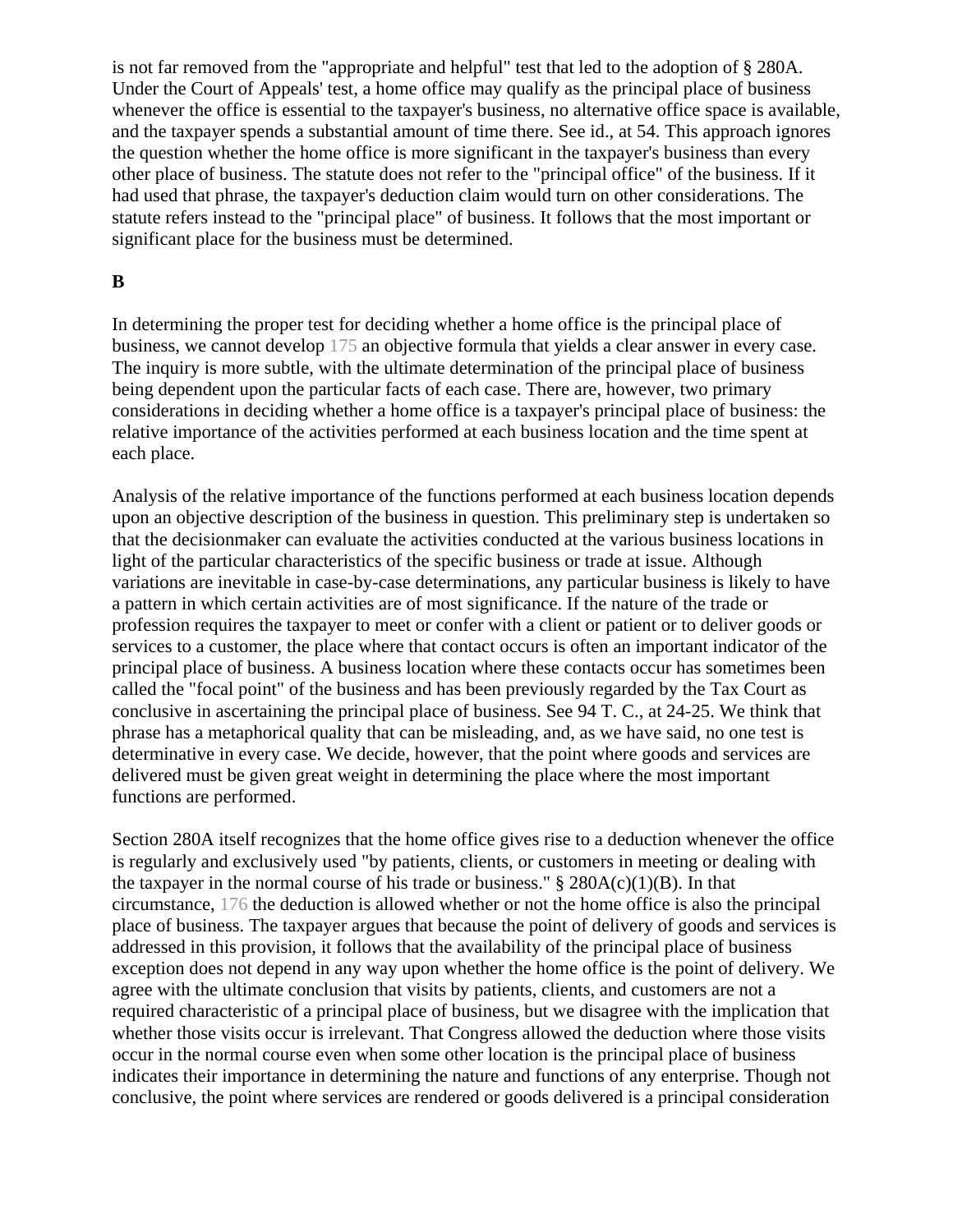in most cases. If the nature of the business requires that its services are rendered or its goods are delivered at a facility with unique or special characteristics, this is a further and weighty consideration in finding that it is the delivery point or facility, not the taxpayer's residence, where the most important functions of the business are undertaken.

Unlike the Court of Appeals, we do not regard the necessity of the functions performed at home as having much weight in determining entitlement to the deduction. In many instances, planning and initial preparation for performing a service or delivering goods are essential to the ultimate performance of the service or delivery of the goods, just as accounting and billing are often essential at the final stages of the process. But that is simply because, in integrated transactions, all steps are essential. Whether the functions performed in the home office are necessary to the business is relevant to the determination of whether a home office is the principal place of business in a particular case, but it is not controlling. Essentiality, then, is but part of the assessment 177 of the relative importance of the functions performed at each of the competing locations.

We reject the Court of Appeals' reliance on the availability of alternative office space as an additional consideration in determining a taxpayer's principal place of business. While that factor may be relevant in deciding whether an employee taxpayer's use of a home office is "for the convenience of his employer,"  $\S 280(c)(1)$ , it has no bearing on the inquiry whether a home office is the principal place of business. The requirements of particular trades or professions may preclude some taxpayers from using a home office as the principal place of business. But any taxpayer's home office that meets the criteria here set forth is the principal place of business regardless of whether a different office exists or might have been established elsewhere.

In addition to measuring the relative importance of the activities undertaken at each business location, the decisionmaker should also compare the amount of time spent at home with the time spent at other places where business activities occur. This factor assumes particular significance when comparison of the importance of the functions performed at various places yields no definitive answer to the principal place of business inquiry. This may be the case when a taxpayer performs income-generating tasks at both his home office and some other location.

The comparative analysis of business locations required by the statute may not result in every case in the specification of which location is the principal place of business; the only question that must be answered is whether the home office so qualifies. There may be cases when there is no principal place of business, and the courts and the Commissioner should not strain to conclude that a home office qualifies for the deduction simply because no other location seems to be the principal place. The taxpayer's house does not become a principal place of business by default.

178 Justice Cardozo's observation that in difficult questions of deductibility "[l]ife in all its fullness must supply the answer to the riddle," Welch v. Helvering, 290 U.S. 111, 115 (1933), must not deter us from deciding upon some rules for the fair and consistent interpretation of a statute that speaks in the most general of terms. Yet we accept his implicit assertion that there are limits to the guidance from appellate courts in these cases. The consequent necessity to give considerable deference to the trier of fact is but the law's recognition that the statute is designed to accommodate myriad and everchanging forms of business enterprise.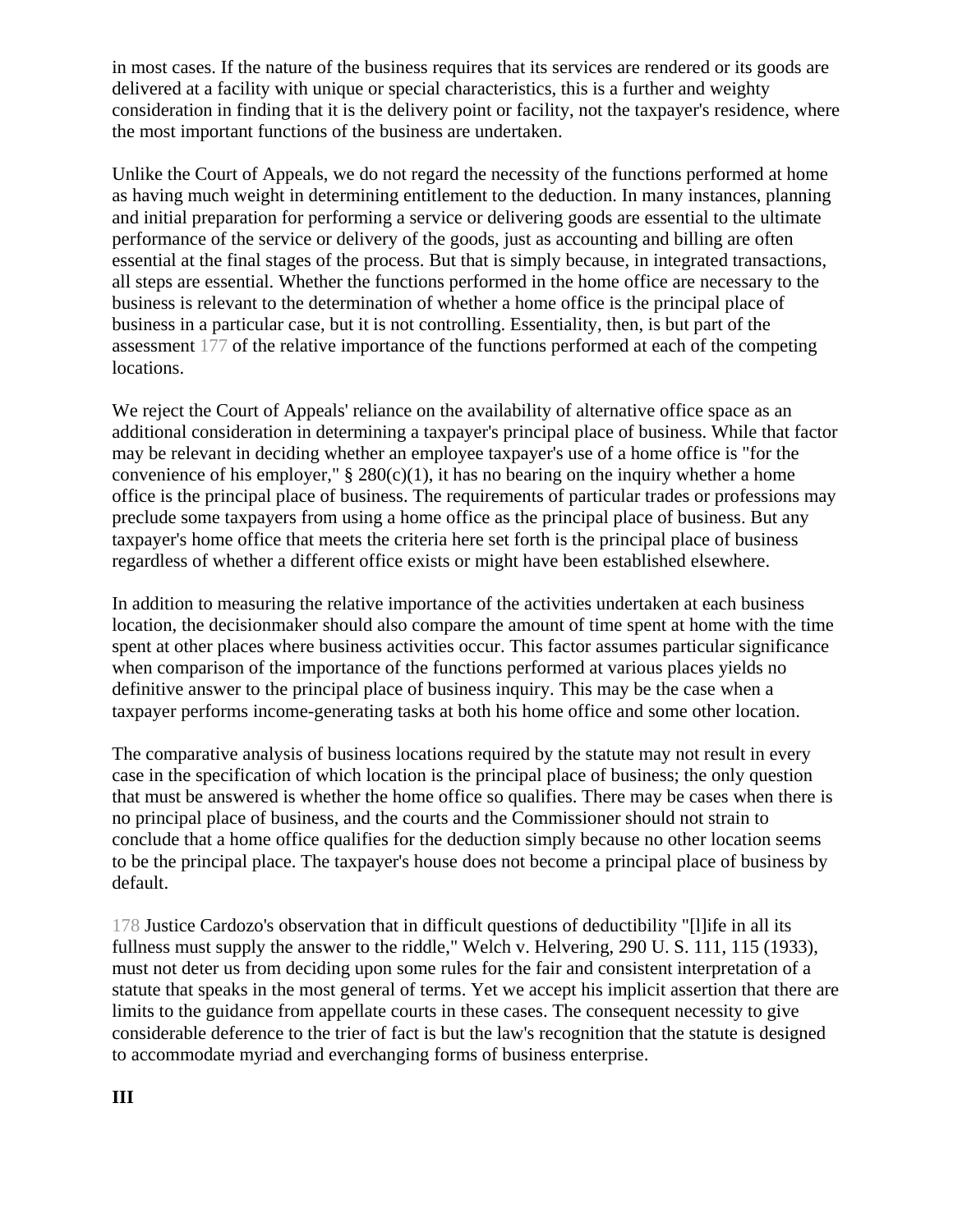Under the principles we have discussed, the taxpayer was not entitled to a deduction for home office expenses. The practice of anesthesiology requires the medical doctor to treat patients under conditions demanding immediate, personal observation. So exacting were these requirements that all of respondent's patients were treated at hospitals, facilities with special characteristics designed to accommodate the demands of the profession. The actual treatment was the essence of the professional service. We can assume that careful planning and study were required in advance of performing the treatment, and all acknowledge that this was done in the home office. But the actual treatment was the most significant event in the professional transaction. The home office activities, from an objective standpoint, must be regarded as less important to the business of the taxpayer than the tasks he performed at the hospital.

A comparison of the time spent by the taxpayer further supports a determination that the home office was not the principal place of business. The 10 to 15 hours per week spent in the home office measured against the 30 to 35 hours per week at the three hospitals are insufficient to render the home office the principal place of business in light of all of 179 the circumstances of this case. That the office may have been essential is not controlling.

The judgment of the Court of Appeals is reversed.

It is so ordered.

Justice Blackmun, concurring.

I join the Court's opinion but add these few words primarily to fortify my own conclusions:

This case concerns  $\S 280A(c)(1)(A)$  of the Internal Revenue Code, 26 U. S. C.  $\S 280A(c)(1)(A)$ . A deduction from gross income is a matter of grace, not of right, Commissioner v. Sullivan, 356 U. S. 27, 28 (1958); Commissioner v. Tellier, 383 U. S. 687, 693 (1966), so that our analysis starts with an assumption of nondeductibility. Precise exceptions to this are then provided by the statute.

Although he is a licensed physician who treats patients, respondent finds no solace in subsection (B) of  $\S 280A(c)(1)$ . Subsection (B) requires that the place of business be "used by patients . . . in meeting or dealing with the taxpayer," a factual element that is lacking here unless the physiciantaxpayer's papers, records, and telephone calls are to be deemed to personify the patient in the office. Such an interpretation, in my view, would stretch the statute too far.

Respondent is thus confined to subsection (A), which uses the vital words "principal place of business." As Justice Kennedy points out, this phrase invites and compels a comparison, an exercise the Court of Appeals did not undertake. When comparison is made, this taxpayer loses his quest for a deduction. The bulk of his professional time and performance is spent in the hospitals. By any measure, the greater part of his remuneration is generated and earned there. His home office well may be important, even essential, to his professional activity, but it is not "principal." The fact that it is his primary, perhaps his only, office is not in itself enough.

180 This result is compelled by the language of the statute. Congress must change the statute's words if a different result is desired as a matter of tax policy.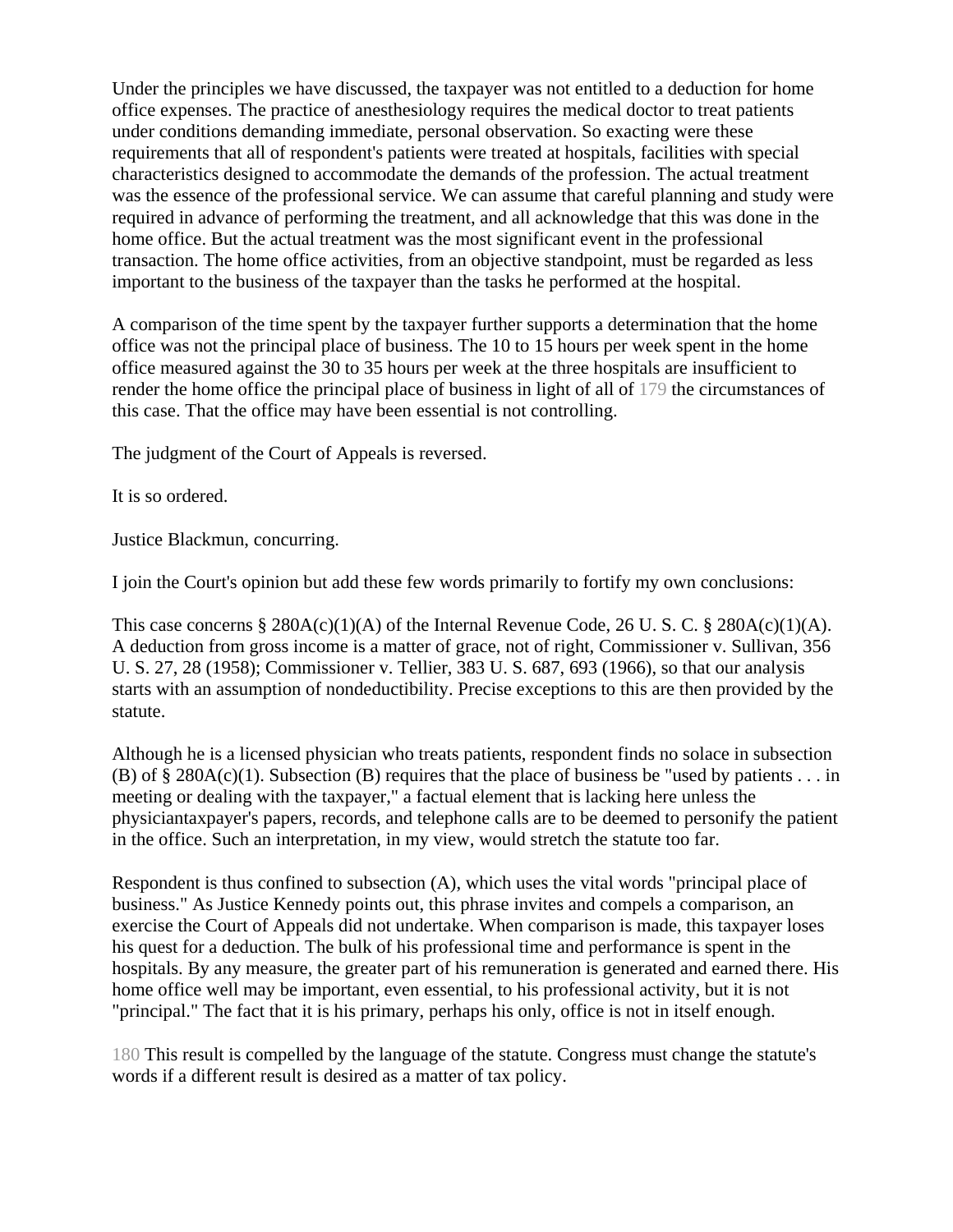Justice Thomas, with whom Justice Scalia joins, concurring in the judgment.

Today the Court announces that there is "no one test," ante, at 175, to determine whether a home office constitutes a taxpayer's "principal place of business" within the meaning of 26 U. S. C. §  $280A(c)(1)(A)$ , and concludes that whether a taxpayer will be entitled to a home office deduction will be "dependent upon the particular facts of each case," ante, at 175. The Court sets out two "primary considerations," ibid. , to guide the analysis—the importance of the functions performed at each business location and the time spent at each location. I think this inquiry, "subtle" though it may be, ibid. , will unnecessarily require the lower courts to conduct fullblown evidentiary hearings each time the Commissioner challenges a deduction under §  $280A(c)(1)(A)$ . Moreover, as structured, the Court's "test" fails to provide clear guidance as to how the two-factor inquiry should proceed. Specifically, it is unclear whether the time element and importance-of-the-functions element are of equal significance. I write separately because I believe that in the overwhelming majority of cases (including the one before us), the "focal point" test—which emphasizes the place where the taxpayer renders the services for which he is paid or sells his goods—provides a clear, reliable method for determining whether a taxpayer's home office is his "principal place of business." I would employ the totality-of-thecircumstances inquiry, guided by the two factors discussed by the Court, only in the small minority of cases where the home office is one of several locations where goods or services are delivered, and thus also one of the multiple locations where income is generated.

181 I certainly agree that the word "principal" connotes "`most important,' " ante, at 174, but I do not agree that this definition requires courts in every case to resort to a totalityof-thecircumstances analysis when determining whether the taxpayer is entitled to a home office deduction under §  $280A(c)(1)(A)$ . Rather, I think it is logical to assume that the single location where the taxpayer's business income is generated—i. e., where he provides goods or services to clients or customers—will be his principal place of business. This focal point standard was first enunciated in Baie v. Commissioner , 74 T. C. 105 (1980),[1] and has been consistently applied by the Tax Court (until the present case) in determining whether a taxpayer's home office is his principal place of business.

Indeed, if one were to glance quickly through the Court's opinion today, one might think the Court was in fact adopting the focal point test. At two points in its opinion the Court hails the usefulness of the focal point inquiry: It states that the place where goods are delivered or services rendered must be given "great weight in determining the place where the most important functions are performed," ante, at 175, and that "the point where services are rendered or goods delivered is a principal consideration in most cases," ante, at 176. In fact, the Court's discomfort with the focal point test seems to rest on two fallacies—or perhaps one fallacy and a terminological obstinacy. First, the Court rejects the focal point test because "no one test is determinative in every case." 182 Ante, at 175. But the focal point test, as I interpret it, is not always determinative: Where it provides no single principal place of business, the "totality of the circumstances" approach is invoked. Second, the Court rejects the focal point test because its name has a "metaphorical quality that can be misleading." Ibid. But rechristening it the "place of sale or service test"—or whatever label the Court would find less confusing—is surely a simple matter.

The Commissioner's quarrel with the focal point test is that "it ignores management functions." Tr. of Oral Arg. 24.[2] To illustrate this point, the Commissioner at oral argument presented the example of a sole proprietor who runs a rental car company with many licensees around the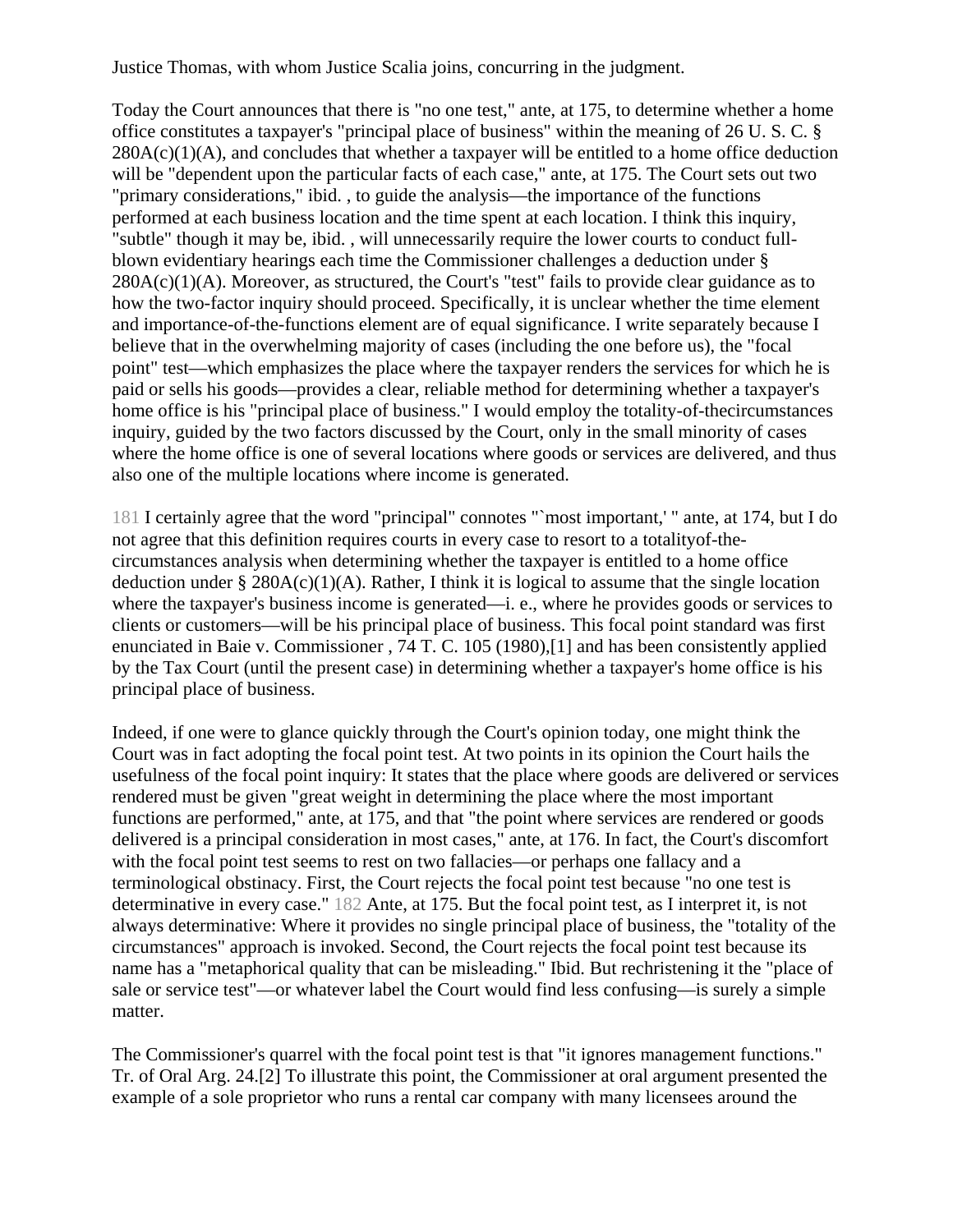country, and who manages the licensees from his home, advising them on how to operate the businesses. Yet the Commissioner's unease is unfounded, since the focal point inquiry easily resolves this example. The taxpayer derives his income from managing his licensees, and he performs those services at his home office. Thus, his home office would be his "principal place of business" under  $\S 280A(c)(1)(A)$ . On the other hand, if the taxpayer owned several car dealerships and used his home office to do the dealership's bookkeeping, he would not be entitled to deduct the expenses of his home office even if he spent the majority of his time there. This is because the focal points of that business would be the dealerships where the cars are sold—i. e., where the taxpayer sells the goods for which he is paid.

183 There will, of course, be the extraordinary cases where the focal point inquiry will provide no answer. One example is the sole proprietor who buys jewelry wholesale through a home office, and sells it both at various craft shows and through mail orders out of his home office. In that case, the focal point test would yield more than one location where income is generated, including the home. Where the taxpayer's business involves multiple points of sale, a court would need to fall back on a totality-of-the-circumstances analysis. That inquiry would be rationally guided, of course, by the two factors set out in the Court's opinion: an analysis of the relative importance of the functions performed at each business location and the time spent at each. The error of the Tax Court's original construction of the focal point test was the implicit view that the test allowed no escape valve. Clearly it must. Nevertheless, since in the vast majority of cases the focal point inquiry will provide a quick, objective, and reliable method of ascertaining a taxpayer's "principal place of business," I think the Court errs today in not unequivocally adopting it.

The difficulty with the Court's two-part test can be seen in its application to the facts of this case. It is uncontested that the taxpayer is paid to provide one service—anesthesiology. It is also undisputed that he performs this service at several different hospitals. At this juncture, under the focal point test, a lower court's inquiry would be complete: On these facts, the taxpayer's home office would not qualify for the  $\S$  280A(c)(1)(A) deduction. Yet under the Court's formulation, the lower court's inquiry has only just begun. It would need to hear evidence regarding the types of business activities performed at the home office and the relative amount of time the taxpayer spends there. It just so happens that in this case the taxpayer spent 30 to 35 hours per week at the hospitals where he worked. But how would a court answer the  $\S 280A(c)(1)(A)$  question under the standard announced today if the facts were altered slightly, so that 184 the taxpayer spent 30 to 35 hours at his home office and only 10 hours actually performing the service of anesthesiology at the various hospitals? Which factor would take precedence? The importance of the activities undertaken at the home compared to those at the hospitals? The number of hours spent at each location? I am at a loss, and I am afraid the taxpayer, his attorney, and a lower court would be as well.

We granted certiorari to clarify a recurring question of tax law that has been the subject of considerable disagreement. Unfortunately, this issue is no clearer today than it was before we granted certiorari. I therefore concur only in the Court's judgment.

Justice Stevens, dissenting.

Respondent is self-employed. He pays the ordinary and necessary expenses associated with the operation of his office in McLean, Virginia; it is the only place of business that he maintains. In my opinion the Tax Court and the Court of Appeals correctly concluded that respondent is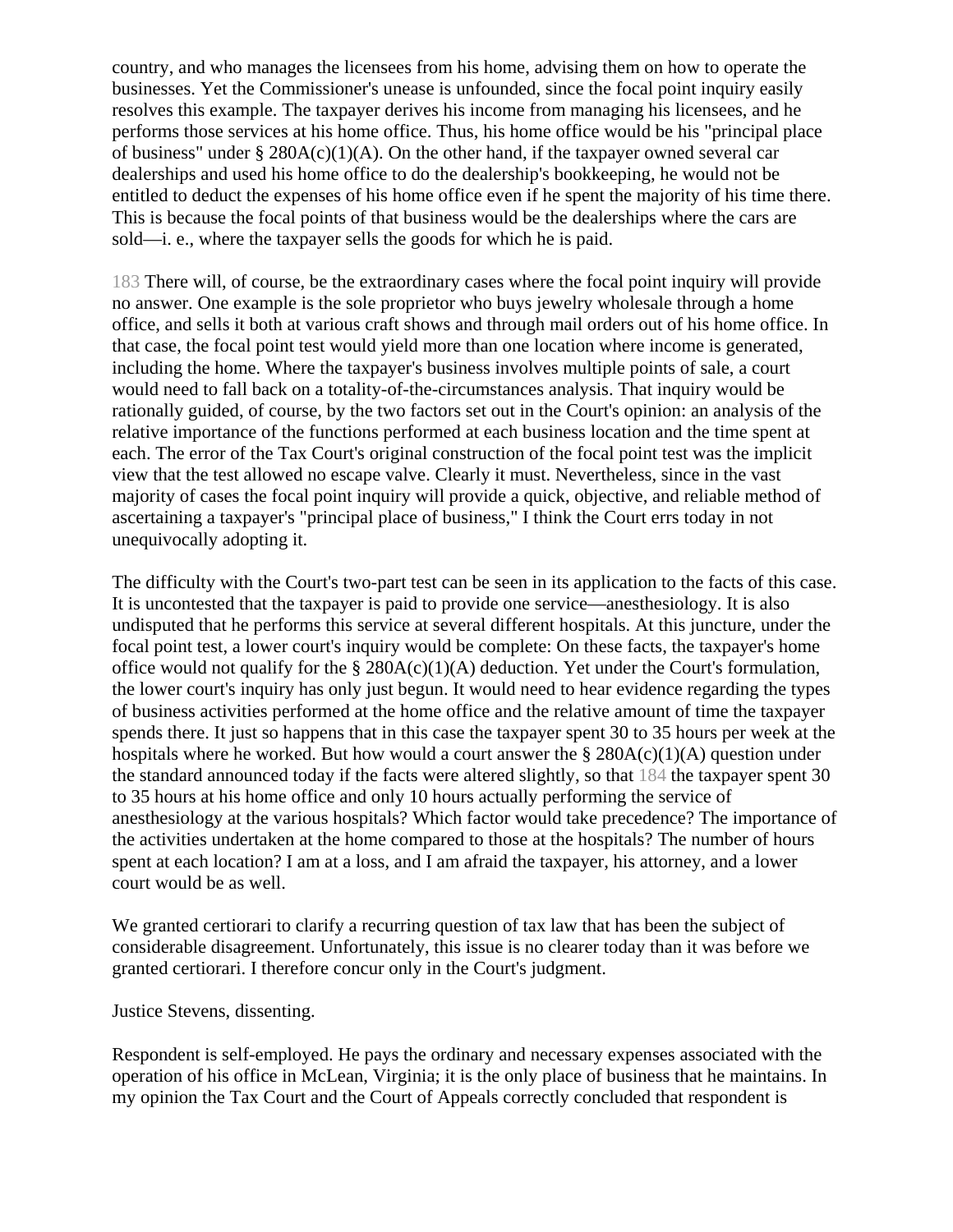entitled to an income tax deduction for the cost of maintaining that office. This Court's contrary conclusion misreads the term "principal place of business" in § 280A of the Internal Revenue Code,[3] deviates from Congress' purpose in enacting that provision, 185 and unfairly denies an intended benefit to the growing number of self-employed taxpayers who manage their businesses from a home office.

### **I**

This case involves an exception to the general rule that "ordinary and necessary" business expenses are deductible.[4] There is no dispute that the expenses at issue fall within that general category. They are questioned only because the office is located within respondent's residence. If that office were located in any other place—even in someone else's home—the general rule would apply, and respondent could have deducted the costs of its maintenance. If he had been prosperous enough to own a house and property on which a separate structure was located, he could have maintained that structure as an office and deducted the costs. If his business were so structured that he met regularly with clients and patients at his home office, he also could have deducted the costs. And if he spent two or three hours a day in his home office and a similar amount of time in each of three or four separate hospitals he might also be able to deduct the costs; at least the Court's opinion does not begin to explain how the deduction of the costs in that case might 186 be denied, except to insist that "[t]he taxpayer's house does not become a principal place of business by default." See ante, at 177. Because respondent chose to preserve one room in his home as an office, however, and because his business was so arranged that he spent most (though by no means all) of his working hours at one hospital, the Court holds that the costs of its maintenance may not be deducted.

Deductions, as Justice Blackmun notes, ante, at 179, are a matter of legislative grace, but that is no reason to read into them unnecessary restrictions that result in the unequal treatment of similarly situated taxpayers. Such unfair treatment could, of course, have been required by the Tax Code, if Congress had wanted, for example, to discourage parents from working at home; to promote the construction of office buildings or separate structures on residential real estate; or to encourage hospitals to keep doctors near their patients. We have no reason to think that Congress intended any such results.[5] It is clear, in fact, that Congress intended only to prevent deductions for home offices that were not genuinely necessary business expenses. Because the tests Congress imposed to prevent abuse do not require us to deny respondent's claimed deductions for his home office, I would affirm the decision of the Court of Appeals.

#### **II**

Before 1976, home office deductions were allowed whenever the use of the office was "appropriate and helpful" to the taxpayer.[6] That generous standard was subject to both abuse and criticism; it allowed homeowners to take deductions for personal expenses that would have been incurred even if no office were maintained at home and its vagueness 187 made it difficult to administer.[7] It was particularly favorable to employees who worked at home on evenings and weekends even though they had adequate office facilities at their employer's place of business.[8] In response to these criticisms, Congress enacted § 280A to prohibit deductions for business uses of dwelling units unless certain specific conditions are satisfied.

The most stringent conditions in § 280A, enacted to prevent abuse by those who wanted to deduct purely residential costs, apply to deductions claimed by employees.[9] This provision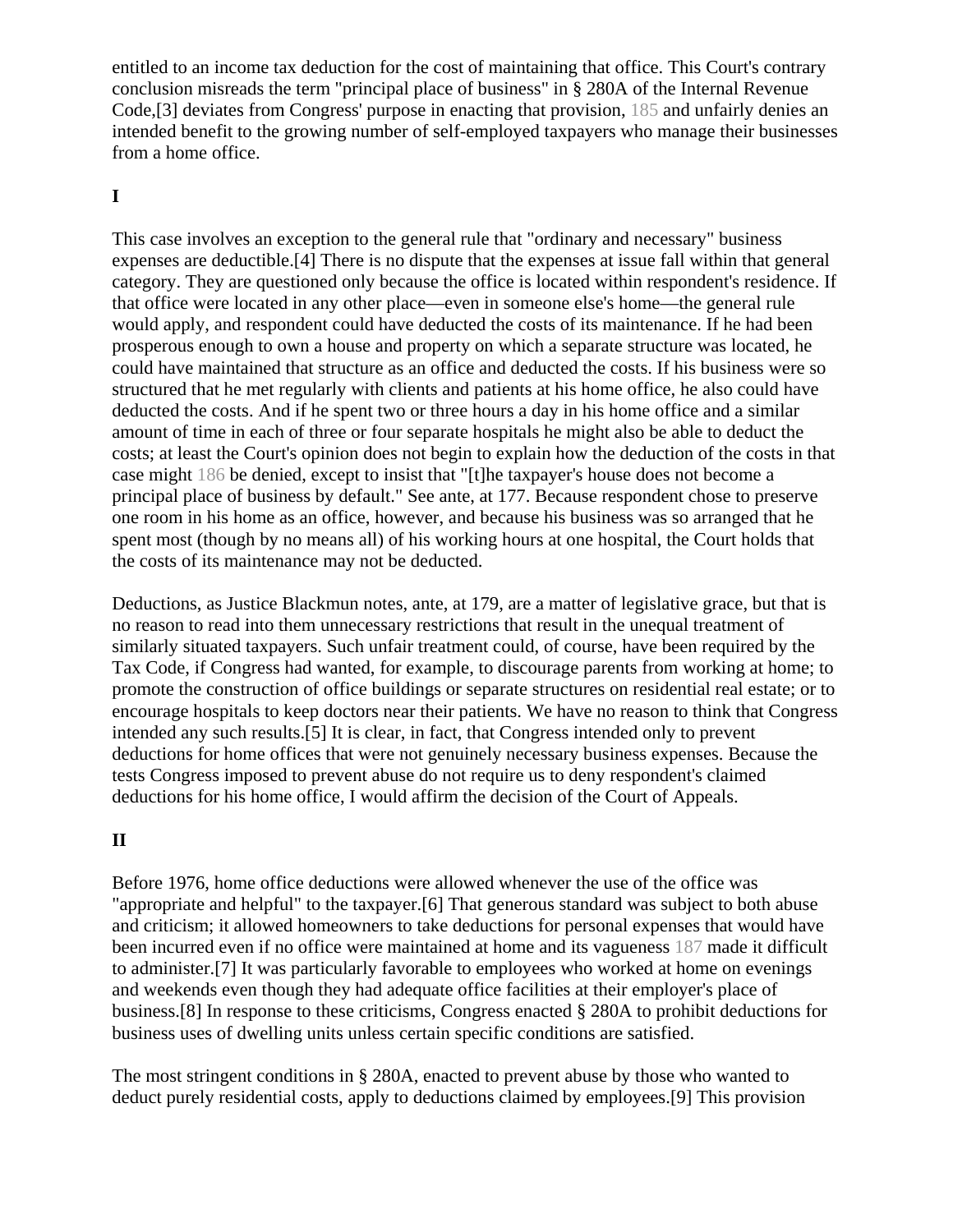alone prevents improper deduction for any second office 188 located at home and used merely for the taxpayer's convenience. It thus responds to the major concern of the Commissioner identified in the legislative history.[10]

Self-employed persons, such as respondent, must satisfy three conditions. Each is more strict and more definite than the "appropriate and helpful" standard that Congress rejected.

First, a portion of the dwelling unit must be used "exclusively" for a business purpose. The Commissioner's proposed regulations construe the exclusive use requirement with appropriate strictness. They state that a portion of a dwelling unit is used exclusively "only if there is no use of that portion of the unit at any time during the taxable year other than for business purposes."[11] This requirement is itself sufficient to eliminate many of the abuses associated with the pre-1976 "appropriate and helpful" standard; the taxpayer must now entirely devote a separately identifiable space, usually an entire room, to his business.[12] Respondent strictly satisfied that condition in this case.

Second, the portion of the dwelling unit that is set aside for exclusive business use must be so "used on a regular basis." Although this condition is not as specific as the "exclusive use" requirement, it obviously requires that the use 189 be substantial. In this case respondent spent two or three hours a day in his office communicating with surgeons, patients, insurance companies, and hospitals; doing his bookkeeping; handling his correspondence; and preparing himself for his professional assignments at other locations. He received business calls on his office answering machine and, of course, his business mail was addressed to that office. Again, because these uses occurred on a regular basis, it is undisputed that respondent has satisfied this requirement.

Third, the use of the space must be as a "place of business" satisfying one of three alternative requirements. It must be used as:

"(A) the principal place of business for any trade or business of the taxpayer[,]

"(B) as a place of business which is used by patients, clients, or customers in meeting or dealing with the taxpayer in the normal course of his trade or business, or

"(C) in the case of a separate structure which is not attached to the dwelling unit, in connection with the taxpayer's trade or business." 26 U. S. C.  $\S$  280A(c)(1) (emphasis added).

Subsection (C) is obviously irrelevant in this case, as is subsection (B). The office itself is not a separate structure, and respondent does not meet his patients there. Each of the three alternatives, however, has individual significance, and it is clear that subsection (A) was included to describe places where the taxpayer does not normally meet with patients, clients, or customers. Nevertheless, the Court suggests that Soliman's failure to meet patients in his home office supports its holding.[13] It does not. By injecting a requirement of subsection (B) into subsection (A) the Court renders the 190 latter alternative entirely superfluous. Moreover, it sets the three subsections on unequal footing: Subsection (A) will rarely apply unless it includes subsection (B); subsection (B) is preeminent; and the logic of the Court's analysis would allow a future court to discover that, under subsection (C), a separate structure is not truly "separate" (as a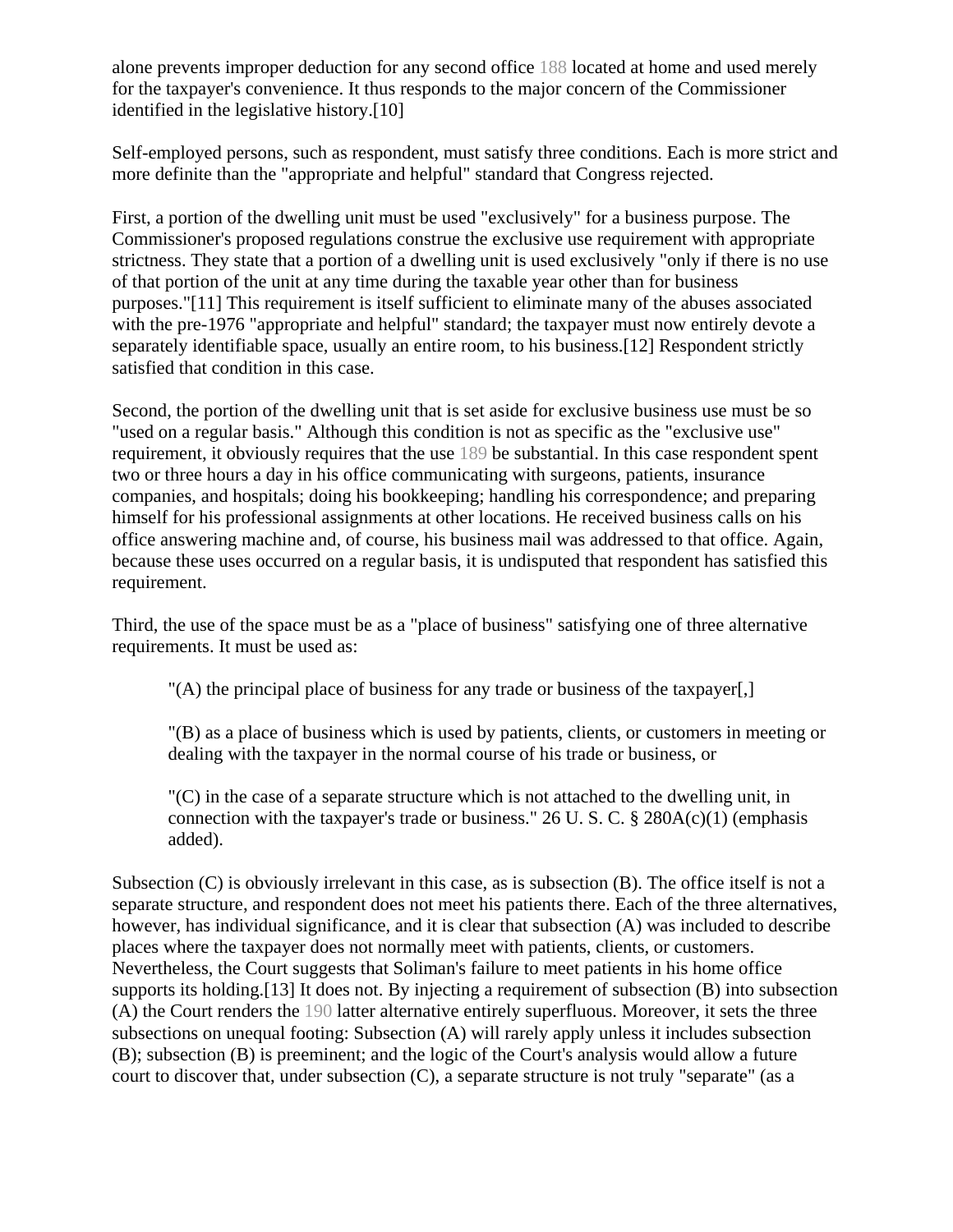principal place of business is not truly "principal") unless it is also the site of meetings with patients or clients.

The meaning of "principal place of business" may not be absolutely clear, but it is absolutely clear that a taxpayer may deduct costs associated with his home office if it is his principal place of business or if it is a place of business used by patients in the normal course of his business or if it is located in a separate structure used in connection with his business. A home office could, of course, satisfy all three requirements, but to suggest that it need always satisfy subsection (B), or even that whether it satisfies (B) has anything to do with whether it satisfies (A), encourages the misapplication of a relatively simple provision of the Revenue Code.

By conflating subsections (A) and (B) the Court makes the same mistake the Courts of Appeals refused to make when they rejected the Tax Court's "focal point" test, which proved both unworkable and unfaithful to the statute.[14] In this case the Tax Court itself rejected that test because it "merges the `principal place of business' exception with the `meeting clients' exception . . . from section 280A." 94 T. C. 20, 25 (1990). The Court today steps blithely into territory in which several Courts of Appeals and the Tax Court, whose experience in these matters is much greater than ours, have 191 learned not to tread; in so doing it reads into the statute a limitation Congress never meant to impose.

The principal office of a self-employed person's business would seem to me to be the most typical example of a "principal place of business." It is, indeed, the precise example used in the Commissioner's proposed regulations of deductible home offices for taxpayers like respondent, who have no office space at the "focal point" of their work.[15] Moreover, it is a mistake to focus attention entirely on the adjective "principal" and to overlook the significance of the term "place of business." When the term "principal place of business" is used in other statutes that establish the jurisdiction or venue in which a corporate defendant may be sued, it commonly identifies the headquarters of the business.[16] The only place where a business is managed is fairly described as its "principal" place of business.[17]

The Court suggests that Congress would have used the term "`principal office' " if it had intended to describe a home office like respondent's. Ante, at 174. It is probable, however, that Congress did not select the narrower term because it did not want to exclude some business uses of dwelling units that should qualify for the deduction even though they 192 are not offices. Because some examples that do not constitute offices come readily to mind—an artist's studio, or a cabinetmaker's basement—it is easy to understand why Congress did not limit this category that narrowly.

The test applied by the Tax Court, and adopted by the Court of Appeals, is both true to the statute and practically incapable of abuse. In addition to the requirements of exclusive and regular use, those courts would require that the taxpayer's home office be essential to his business and be the only office space available to him. 935 F. 2d 52, 54 (CA4 1991); 94 T. C., at 29. Respondent's home office is the only place where he can perform the administrative functions essential to his business. Because he is not employed by the hospitals where he works, and because none of those hospitals offers him an office, respondent must pay all the costs necessary for him to have any office at all. In my judgment, a principal place of business is a place maintained by or (in the rare case) for the business. As I would construe the statute in this context, respondent's office is not just the "principal" place of his trade or business; it is the only place of his trade or business.[18]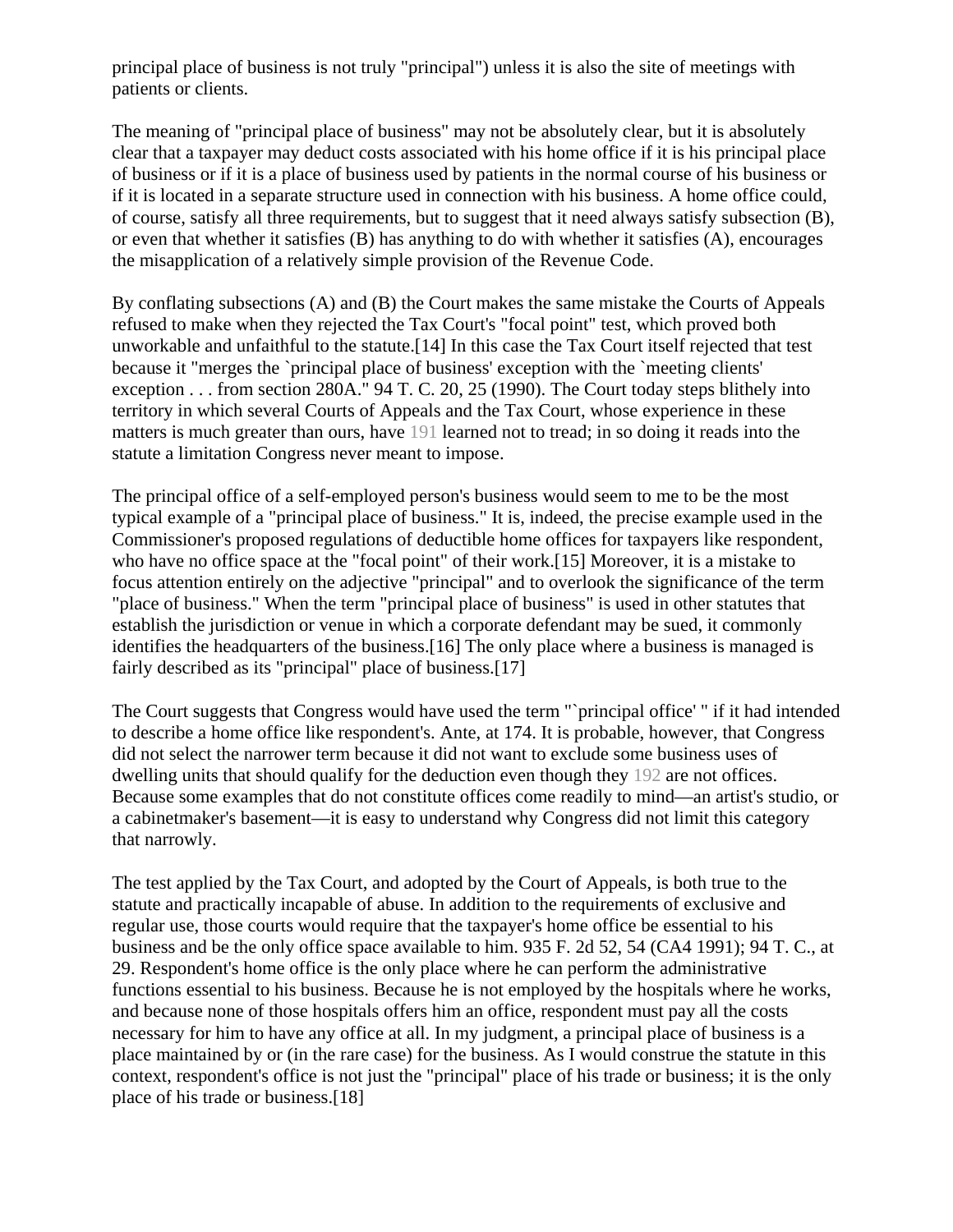Nothing in the history of this statute provides an acceptable explanation for disallowing a deduction for the expense of maintaining an office that is used exclusively for business purposes, that is regularly so used, and that is the only place available to the taxpayer for the management of his business. A self-employed person's efficient use of his or her resources should be encouraged by sound tax policy. When it is clear that no risk of the kind of abuse that led to the enactment of § 280A is present, and when the taxpayer has satisfied a reasonable, even a strict, construction of each of the conditions 193 set forth in § 280A, a deduction should be allowed for the ordinary cost of maintaining his home office.

In my judgment, the Court's contrary conclusion in this case will breed uncertainty in the law,[19] frustrate a primary purpose of the statute, and unfairly penalize deserving taxpayers. Given the growing importance of home offices, the result is most unfortunate.

I respectfully dissent.

[1] In Baie, the taxpayer operated a hot dog stand. She prepared all the food in the kitchen at her home and transferred it daily to the stand for sale. She also used another room in her house exclusively for the stand's bookkeeping. The Tax Court denied the taxpayer a home office deduction under  $\S 280A(c)(1)(A)$ , recognizing that although "preliminary preparation may have been beneficial to the efficient operation of petitioner's business, both the final packaging for consumption and sales occurred on the premises of the [hot dog stand]." 74 T. C., at 109-110. Thus, the court concluded that the hot dog stand was the "focal point of [the taxpayer's] activities." Id., at 109.

[2] The Commissioner's position is not entirely consistent. At one point in his briefhe seems to advocate adopting the focalpoint test: "Since a `business' under the Code must be an activity designed to produce income, the principal place of a `business' should ordinarily refer to the principal place where income is earned. The `focalpoint' test previously applied by the Tax Court properly encapsulates that principle." Brief for Petitioner 26, n. 17. At other points in his brief, however, the Commissioner appears to advocate the very test adopted by the Court. See id., at 18, 23-24.

[3] Section 601 of the Tax Reform Act of 1976, 90 Stat. 1520, 1569-1572, as amended, 26 U.S. C. § 280A, provides, in part:

"(a)General Rule

"Except as otherwise provided in this section, in the case of a taxpayer who is an individual . . ., no deduction otherwise allowable under this chapter shall be allowed with respect to the use of a dwelling unit which is used by the taxpayer during the taxable year as a residence.

. . . . .

"(c)Exceptions for certain business or rental use; limitation on deductions for such use

"(1) Certain business use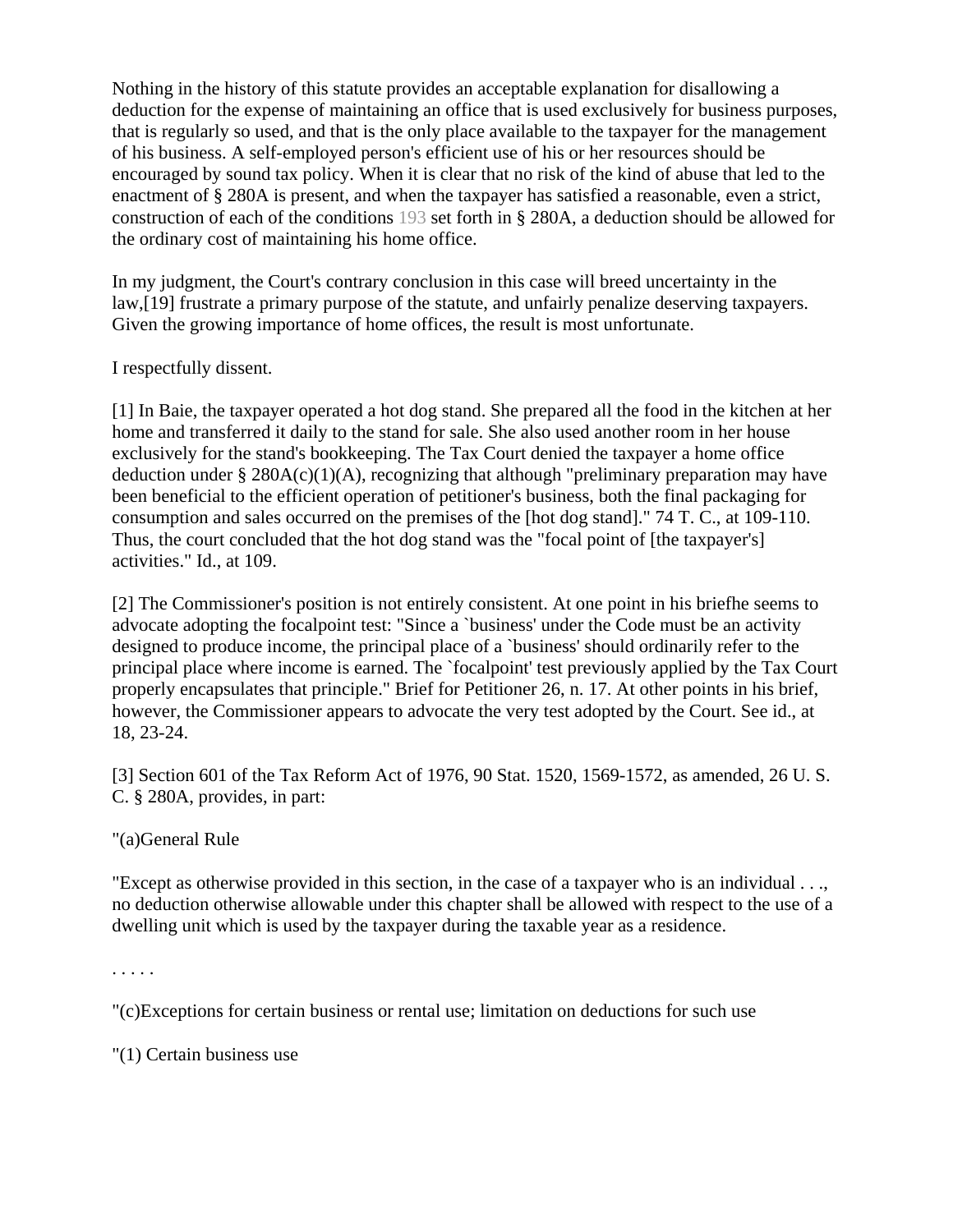"Subsection (a) shall not apply to any item to the extent such item is allocable to a portion of the dwelling unit which is exclusively used on a regular basis—

"(A) [as] the principal place of business for any trade or business of the taxpayer[,]

"(B) as a place of business which is used by patients, clients, or customers in meeting or dealing with the taxpayer in the normal course of his trade or business, or

"(C) in the case of a separate structure which is not attached to the dwelling unit, in connection with the taxpayer's trade or business.

"In the case of an employee, the preceding sentence shall apply only if the exclusive use referred to in the preceding sentence is for the convenience of his employer."

[4] Section 162(a) of the Code provides, in part:

"There shall be allowed as a deduction all the ordinary and necessary expenses paid or incurred during the taxable year in carrying on any trade or business, including . . . rentals or other payments required to be made as a condition to the continued use or possession, for purposes of the trade or business, of property . . . ."

[5] As the Tax Court wrote, "Section 280A was not enacted to compel a taxpayer to rent office space rather than work out of his own home." 94 T. C. 20, 29 (1990).

[6] See Commissioner v. Tellier, 383 U. S. 687, 689 (1966); Newi v. Commissioner, 432 F. 2d 998 (CA2 1970).

[7] See, e. g., S. Rep. No. 94-938, pt. 1, p. 147 (1976):

"With respect to the `appropriate and helpful' standard employed in the court decisions, the determination of the allowance of a deduction for these expenses is necessarily a subjective determination. In the absence of definitive controlling standards, the `appropriate and helpful' test increases the inherent administrative problems because both business and personal uses of the residence are involved and substantiation of the time used for each of these activities is clearly a subjective determination. In many cases the application of the appropriate and helpful test would appear to result in treating personal living, and family expenses which are directly attributable to the home (and therefore not deductible) as ordinary and necessary business expenses, even though those expenses did not result in additional or incremental costs incurred as a result of the business use of the home."

[8] Congress may have been particularly offended by the home office deductions claimed by employees of the Internal Revenue Service. See Bodzin v. Commissioner, 60 T. C. 820 (1973), rev'd, 509 F. 2d 679 (CA4), cert. denied, 423 U. S. 825 (1975); Sharon v. Commissioner, 66 T. C. 515 (1976), aff'd, 591 F. 2d 1273 (CA9 1978), cert. denied, 442 U. S. 941 (1979). The Senate Report also used a common example of potential abuse: "For example, if a university professor, who is provided an office by his employer, uses a den or some other room in his residence for the purpose of grading papers, preparing examinations or preparing classroom notes, an allocable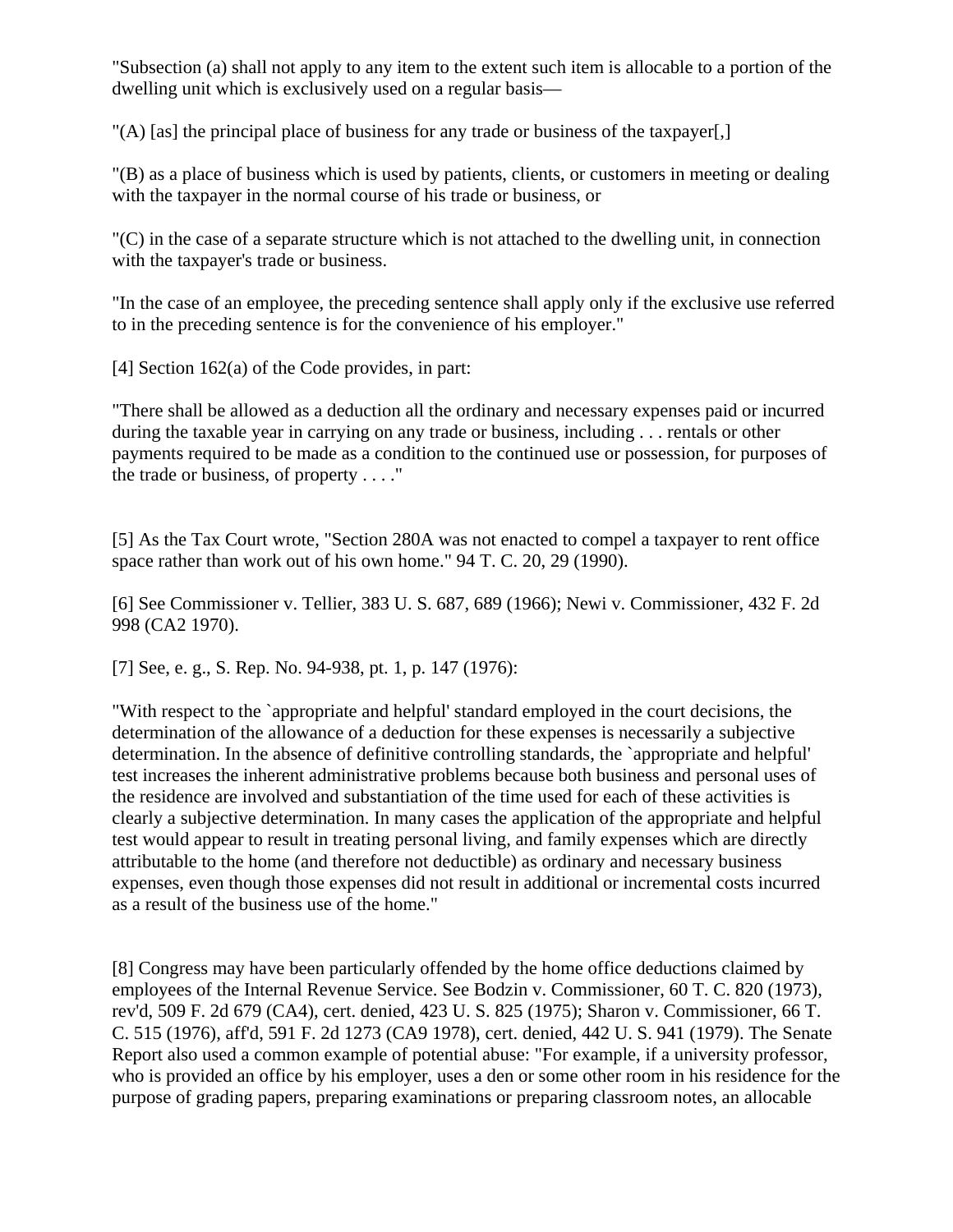portion of certain expenses . . . were incurred in order to perform these activities." S. Rep. No. 94-938, pt. 1, at 147.

[9] In addition to the conditions applicable to self-employed taxpayers, an employee must demonstrate that his office is maintained "for the convenience of his employer." See 26 U. S. C.  $§ 280A(c)(1).$ 

[10] "With respect to the maintenance of an office in an employee's home, the position of the Internal Revenue Service is that the office must be required by the employer as a condition of employment and regularly used for the performance of the employee's duties. . . .

"Certain courts have held that a more liberal standard than that applied by the Internal Revenue Service is appropriate. Under these decisions, the expenses attributable to an office maintained in an employee's residence are deductible if the maintenance of the office is `appropriate and helpful' to the employee's business." S. Rep. No. 94-938, pt. 1, at 144-145 (citations omitted); see also n. 6, supra.

[11] Proposed Treas. Reg. § 1.280A-2(g)(1), 45 Fed. Reg. 52399, 52404 (1980), as amended, 48 Fed. Reg. 33320, 33324 (1983).

[12] The Court fails to appreciate the significance of the exclusive use requirement when it criticizes the Court of Appeals' holding as "not far removed" from the test that led to the adoption of § 280A. See ante, at 174.

[13] See ante, at 176: "That Congress allowed the deduction where those visits occur in the normal course even when some other location is the principal place of business indicates their importance in determining the nature and functions of any enterprise."

[14] See Meiers v. Commissioner, 782 F. 2d 75 (CA7 1986), rev'g 53 TCM 2475 (1984), ¶ 84,607 P—H Memo TC; Weissman v. Commissioner, 751 F. 2d 512 (CA2 1984); Drucker v. Commissioner, 715 F. 2d 67 (CA2 1983), rev'g 79 T. C. 605 (1982); see also Note, Home Office Deductions: Deserving Taxpayers Finally Get a Break, 45 Tax Law. 247, 251-254 (1991); Sommer, I. R. C. Section 280A: The Status of the Home Office Deduction—A Call to Congress to Get the House in Order, 16 So. Ill. U. L. J. 501, 519-522 (1992).

[15] The proposed regulations stated that "if an outside salesperson has no office space except at home and spends a substantial amount of time on paperwork at home, the office in the home may qualify as the salesperson's principal place of business." 45 Fed. Reg. 52403 (1980), 48 Fed. Reg. 33324 (1983).

[16] For example, in Texas v. New Jersey, 379 U. S. 674, 680 (1965), we used the terms "main office" and "principal place of business" interchangeably. I recognize that there is disagreement over the proper interpretation of the term in 28 U. S. C. § 1332(c)(1), with some courts regarding the home office as the principal place of business and others regarding it as the place where the principal operations of the corporation are conducted. Under either view, however, the relevant place is one where the corporation owns or rents the premises; it is not a place owned by a third party for whom corporate representatives perform services.